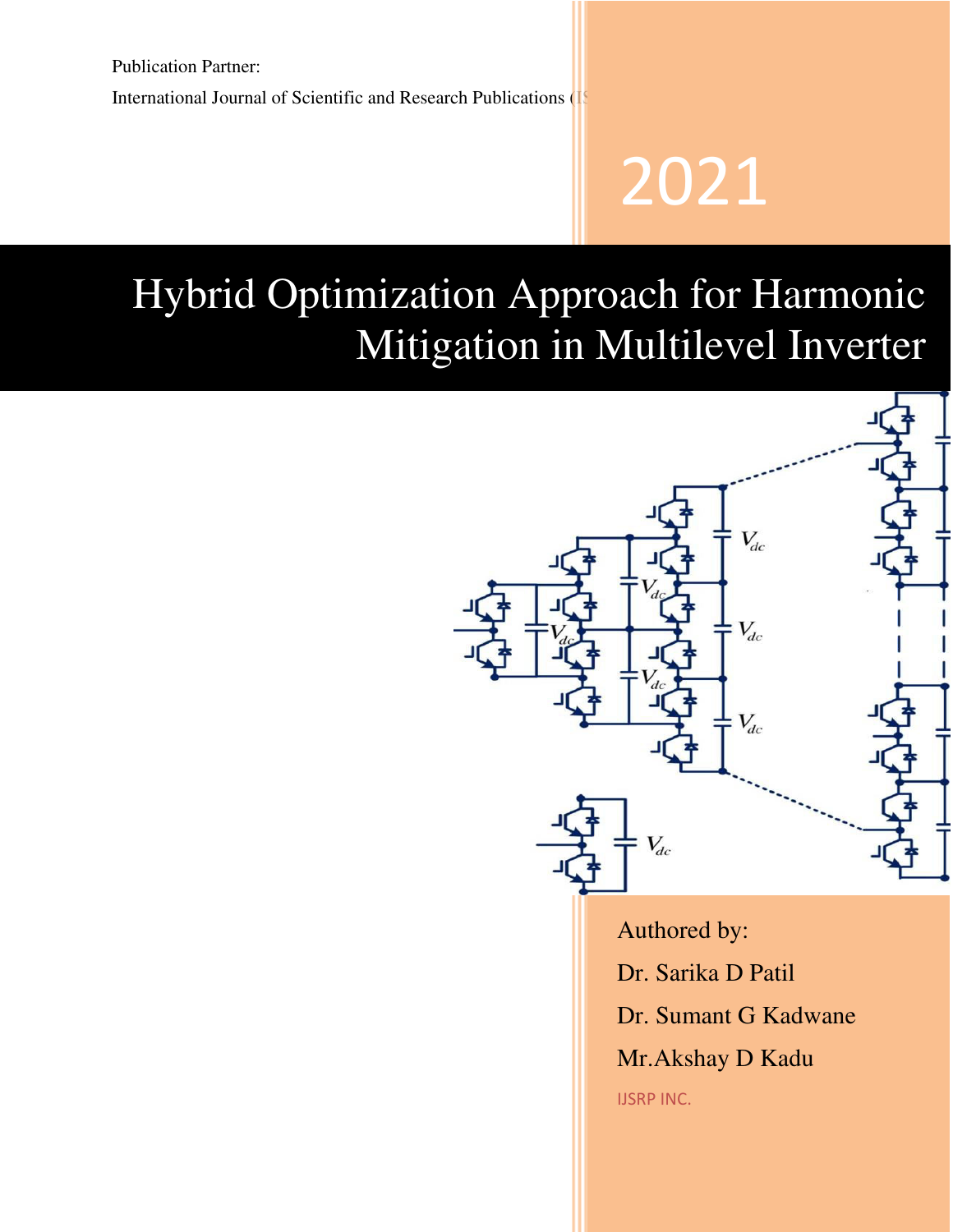Publication Partner: International Journal of Scientific and Research Publications (ISSN: 2250-3153)

# Hybrid Optimization Approach for Harmonic Mitigation in Multilevel Inverter

Dr. Sarika D Patil Dr. Sumant G Kadwane Mr.Akshay D Kadu

Publishing Partner: **IJSRP Inc. www.ijsrp.org** 

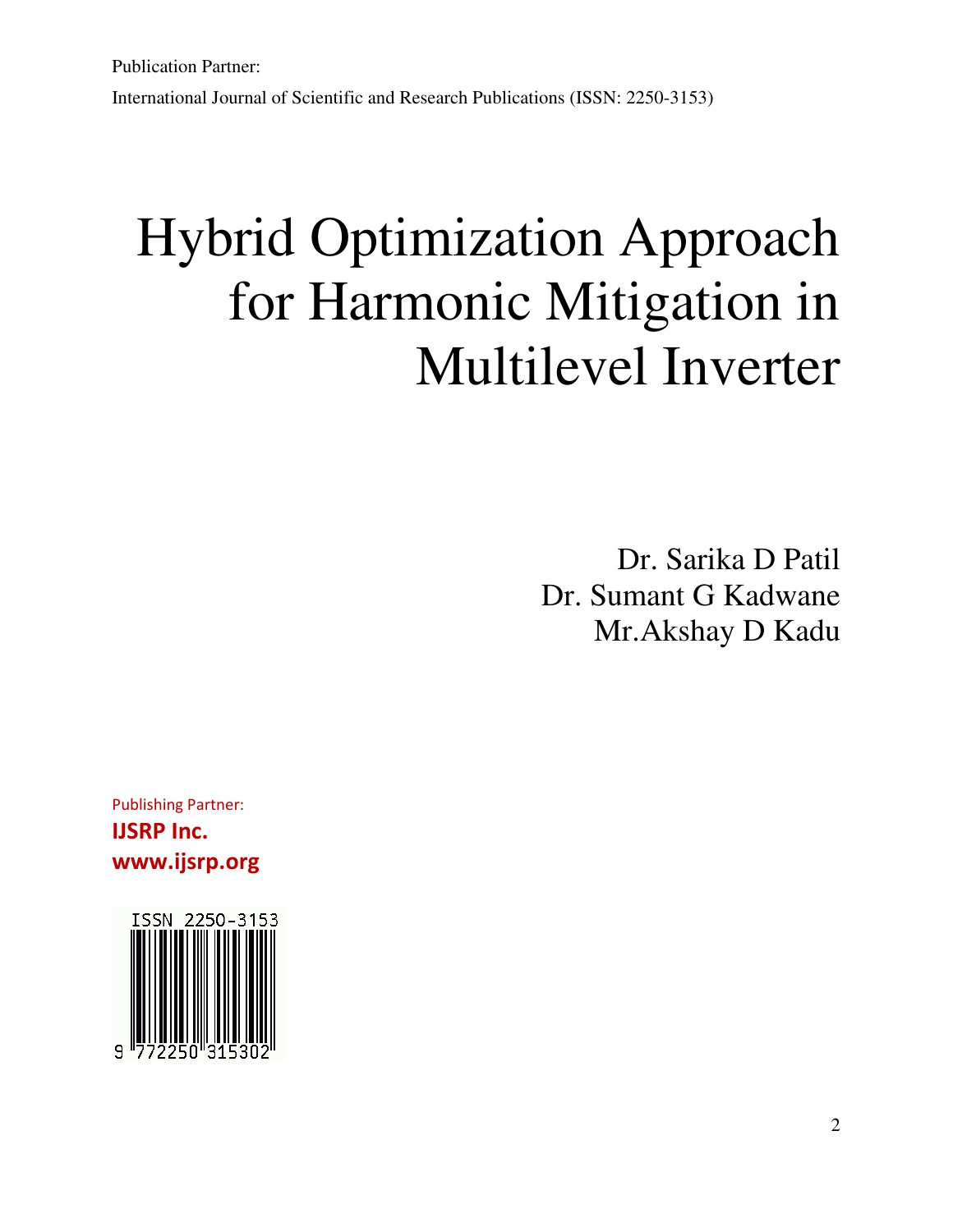International Journal of Scientific and Research Publications (ISSN: 2250-3153)

## Preface

Power electronics being a energy efficient devices have major role in power conversion application systems. To guaranteed power quality the significant integration of renewable energy is must in power system. Generally for medium and high power applications multilevel inverters are widely used. But due to harmonics present in the system, the power quality is disturbed usually. In multilevel inverters, switching techniques improve the harmonic profile and ensures its power quality. Mostly selective harmonic elimination techniques are used for lowering harmonics and total harmonic distortion also. Selective harmonic elimination method is a fundamental switching frequency method having lower switching losses and high efficiency. The output obtained from multilevel inverter consists of nonlinear transcendental equations and need specific optimization algorithms. The solution to these equations provides optimized switching angles which further reduces the specific harmonics along with THD for the system. In this monograph, a hybrid optimization algorithm is used for solving these nonlinear transcendental equations and obtaining the desired solution. This hybrid algorithm is a grouping of N-R algorithm with Ant colony algorithm. This algorithm is used whenever there are uncertainties in the system model. This hybrid optimization algorithm proved as a successful algorithm with the help of simulated results.

I precisely mention my sincere thanks for all the members who directly or indirectly helped me, guided me and encouraged me to complete this monograph.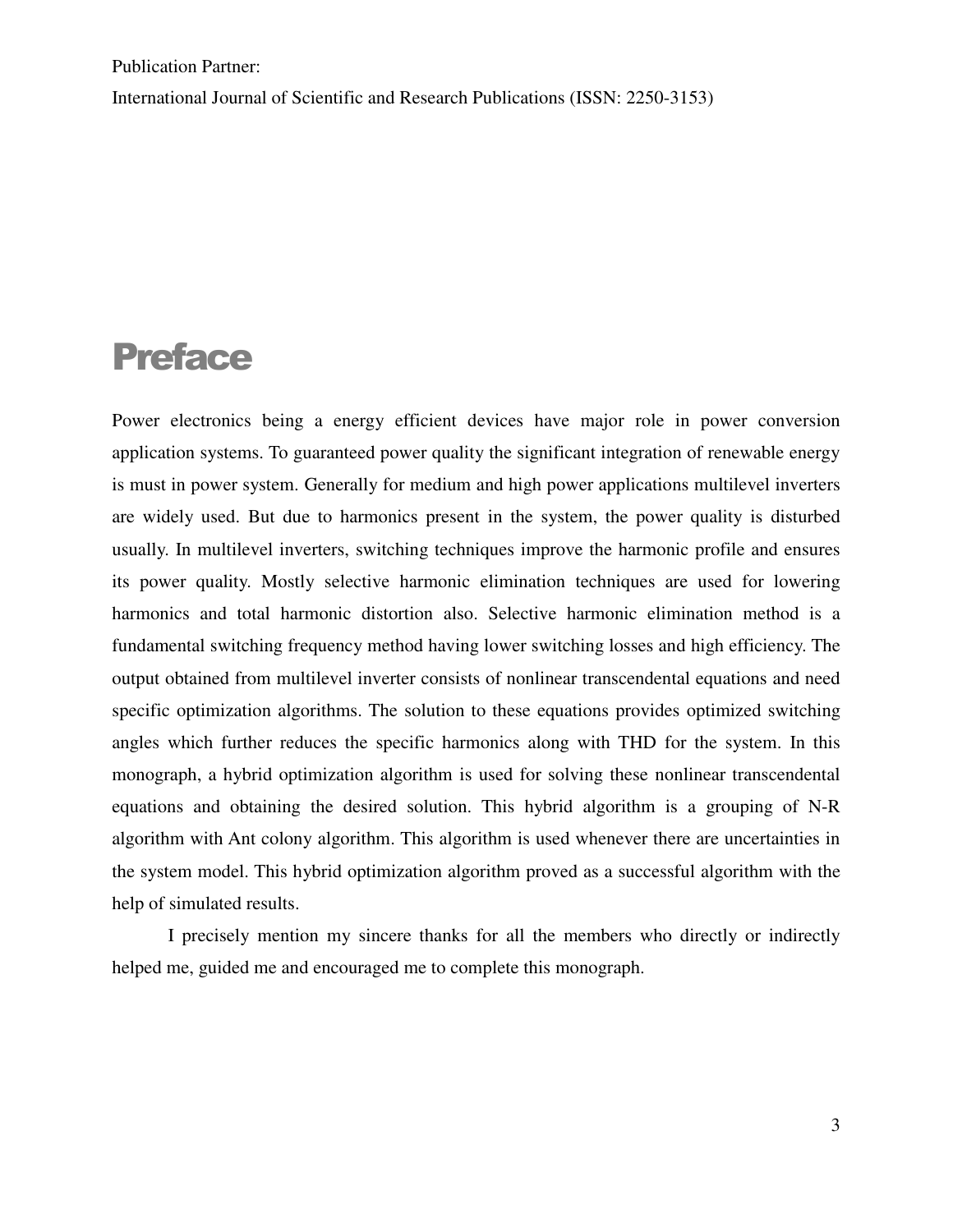International Journal of Scientific and Research Publications (ISSN: 2250-3153)

## Copyright and Trademarks

All the mentioned authors are the owner of this Monograph and own all copyrights of the Work. IJSRP acts as publishing partner and authors will remain owner of the content.

#### Copyright©2021, All Rights Reserved

No part of this Monograph may be reproduced, stored in a retrieval system, or transmitted, in any form or by any means, electronic, mechanical, photocopying, recording, scanning or otherwise, except as described below, without the permission in writing of the Authors& publisher.

Copying of content is not permitted except for personal and internal use, to the extent permitted by national copyright law, or under the terms of a license issued by the national Reproduction Rights Organization.

Trademarks used in this monograph are the property of respective owner and either IJSRP or authors do not endorse any of the trademarks used.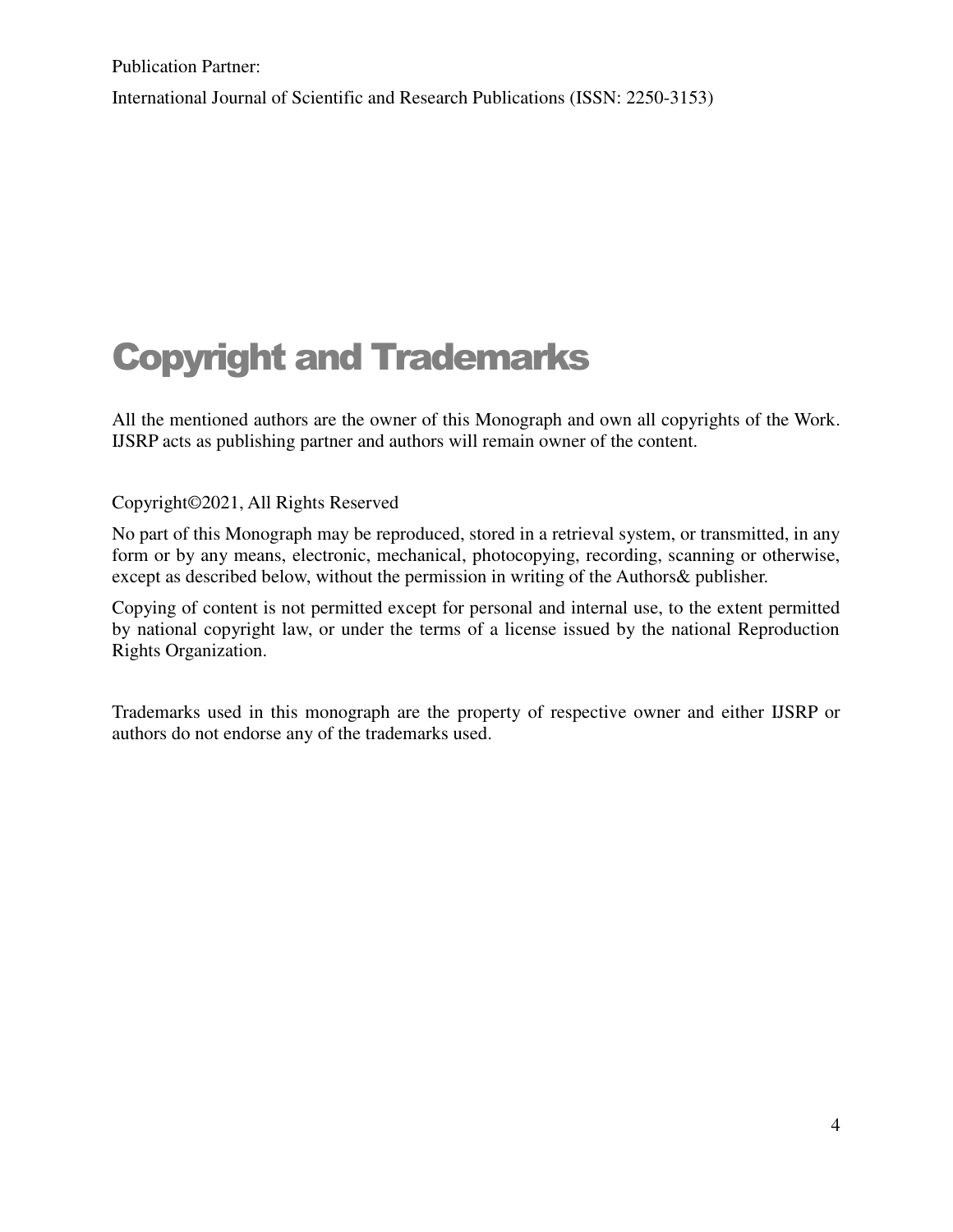Publication Partner: International Journal of Scientific and Research Publications (ISSN: 2250-3153)

## Authors

### **Dr. Sarika D Patil**

Assistant Professor, Department of Electrical Engineering Yeshwantrao Chavan College of Engineering, Nagpur Nagpur -441110

### **Dr. Sumant G Kadwane**

Professor, Department of Electrical Engineering Yeshwantrao Chavan College of Engineering, Nagpur Nagpur -441110

## **Mr. Akshay D Kadu**

Assistant Professor, Department of Electrical Engineering Yeshwantrao Chavan College of Engineering, Nagpur Nagpur -441110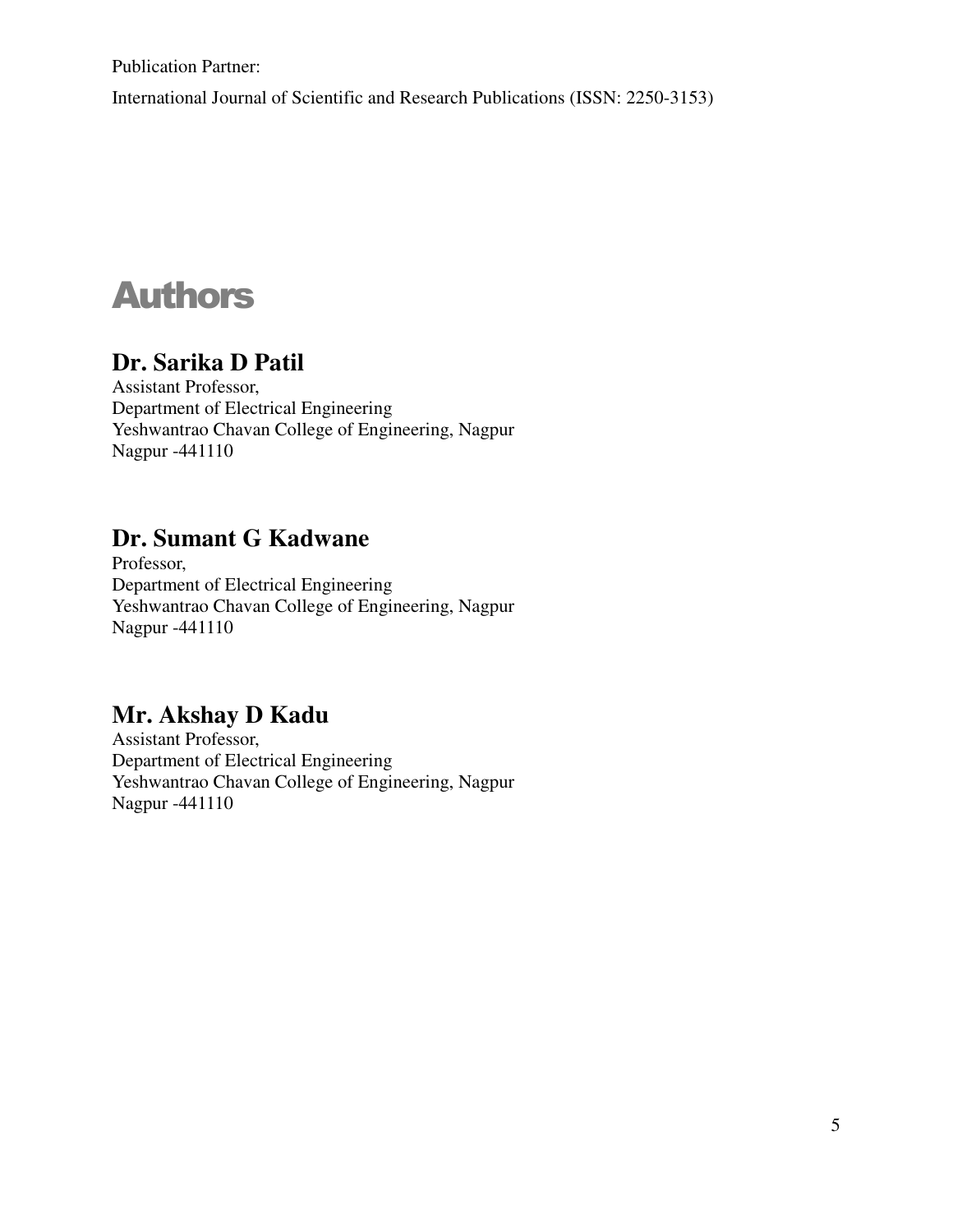Publication Partner: International Journal of Scientific and Research Publications (ISSN: 2250-3153)

# Table of Content

| <b>INTRODUCTION</b><br>1.                     | 7  |
|-----------------------------------------------|----|
| <b>MODULATION TECHNIQUES</b><br>2.            | 8  |
| 2.1 TOPOLOGIES RELATED TO MULTILEVEL INVERTER | 8  |
| 2.2 MODULATION TECHNIQUES                     | 8  |
| <b>SELECTIVE HARMONIC ELIMINATION</b><br>3.   | 10 |
| <b>3.1 NEWTON RAPHSON ALGORITHM</b>           | 12 |
| 4. HYBRID OPTIMIZATION ALGORITHM              | 16 |
| <b>CONCLUSION</b><br>5.                       | 19 |
| <b>FUTURE SCOPE</b><br>6.                     | 20 |
| <b>REFERENCES</b><br>7.                       | 21 |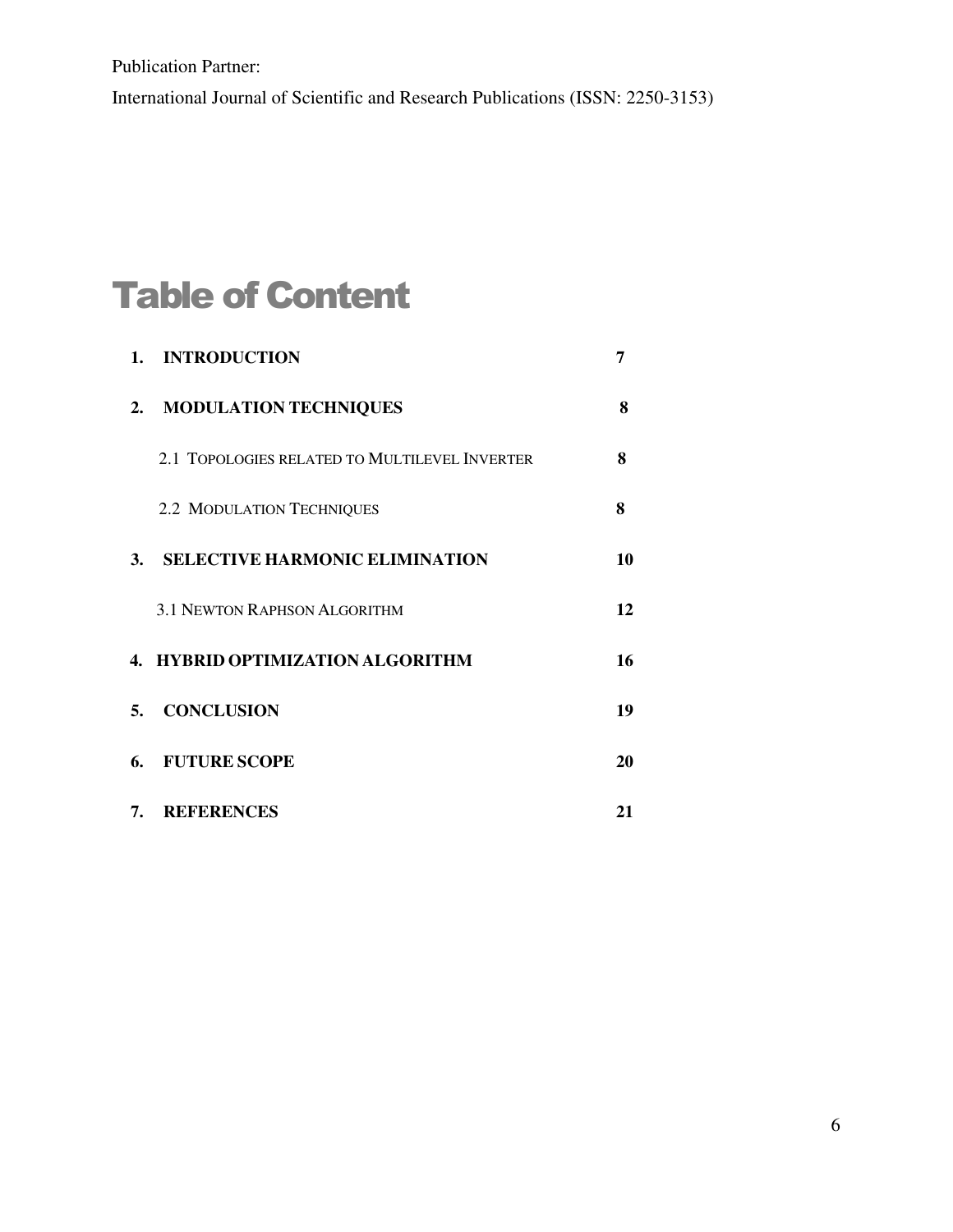#### <span id="page-6-0"></span>International Journal of Scientific and Research Publications (ISSN: 2250-3153)

#### **1. INTRODUCTION**

he Multilevel inverters are generally preferred where medium to high voltage drives like electric vehicles, gridconnected systems etc are used. It is widely used for the purpose of increasing power ratings of the devices, improvement for harmonic profile, and reduction for electromagnetic interference. All these advantages can be accomplished with use of several DC voltage levels to obtain output voltage waveform.  $\mathrm{T}^\text{\tiny{nc}}_\text{\tiny{in}}$ 

In the multilevel inverters, all harmonics cannot be removed with the help of filters. Only few higher order harmonics are removed by the appropriate choice of passive filters. Whereas the lower order harmonics cannot be removed with the help of passive filters. Also when the frequency increases the losses will also increase for high voltages. Hence through optimizations technique, this objective can be achieved which proves the recent contribution of multilevel inverter technology.

So many approaches have made for solving nonlinear equations and getting its approximate solution upto date and again research is going on. The first approach was obtaining solution by resultant theory approach. From this method desired solution sets are achieved by converting nonlinear equations into polynomial sets and then by applying resultant theory. This method was successful to some extent but it was a time consuming algorithm. Also when DC level changes it requires new expressions to solve. To overcome these drwabacks iterative methods came into existence. In iterative methods like Newton Raphson and Gauss Siedal methods, solution to nonlinear transcendental equations can be obtained. But in Newton Raphson algorithm, initial guess closer to approximate solution is required otherwise it may take time to find the possible solution sets and the system may take longer time to converge. In Gauss Siedal method, after successful iterations, it provides solution to nonlinear equations for obtaining desired values but discontinuities in the solution may occur for non-existing solutions.

So, owing to limitations and drawbacks of conventional iterative methods, next approach was based on stochastic search optimization approach. These approaches were mainly nature inspired population-based algorithms. These algorithms include GA, PSO Algorithm, Firefly Algorithm, Bee Algorithm, BBO Algorithm and many more. These algorithms are again proved to be successful for solving nonlinear equations and getting desired solutions. But again these algorithms had some drawbacks and limitations. These algorithms can be implemented to symmetrical design of multilevel inverter with equivalent DC input sources. Secondly, all solution sets cannot be obtained for all modulation indices. Also it requires more computational time. As the number of levels in multilevel inverter increases, complexity in the design of system is also increases.

Other optimization algorithms like Ant Colony Optimization (ACO) were invented by Researcher Marco Dorigo for solving unique traveling salesman problem. Ant Colony algorithm developed applied and verified successfully on typical problems, like battery charging problems, vehicle navigation problems, unit commitment, etc. ACO algorithms have assured convergence but time for convergence may be more depending upon the system parameters and constraints.

From the above discussion, it is obvious that main challenge is to obtain desired solutions for nonlinear transcendental equations derived from fourier series expansion of output of multilevel inverter. Owing to the above drawbacks and limitations of all evolutionary algorithms, need of new improved strong algorithm is to be explored which will maintain all concerns related to selective harmonic elimination issues. In this monograph, a new proposed hybrid algorithm is implemented including combination of optimization algorithm i.e. ACO algorithm and iterative algorithm i.e. Newton Raphson Algorithm. This algorithm proves to be very successful algorithm with less computational burden and faster convergence rate.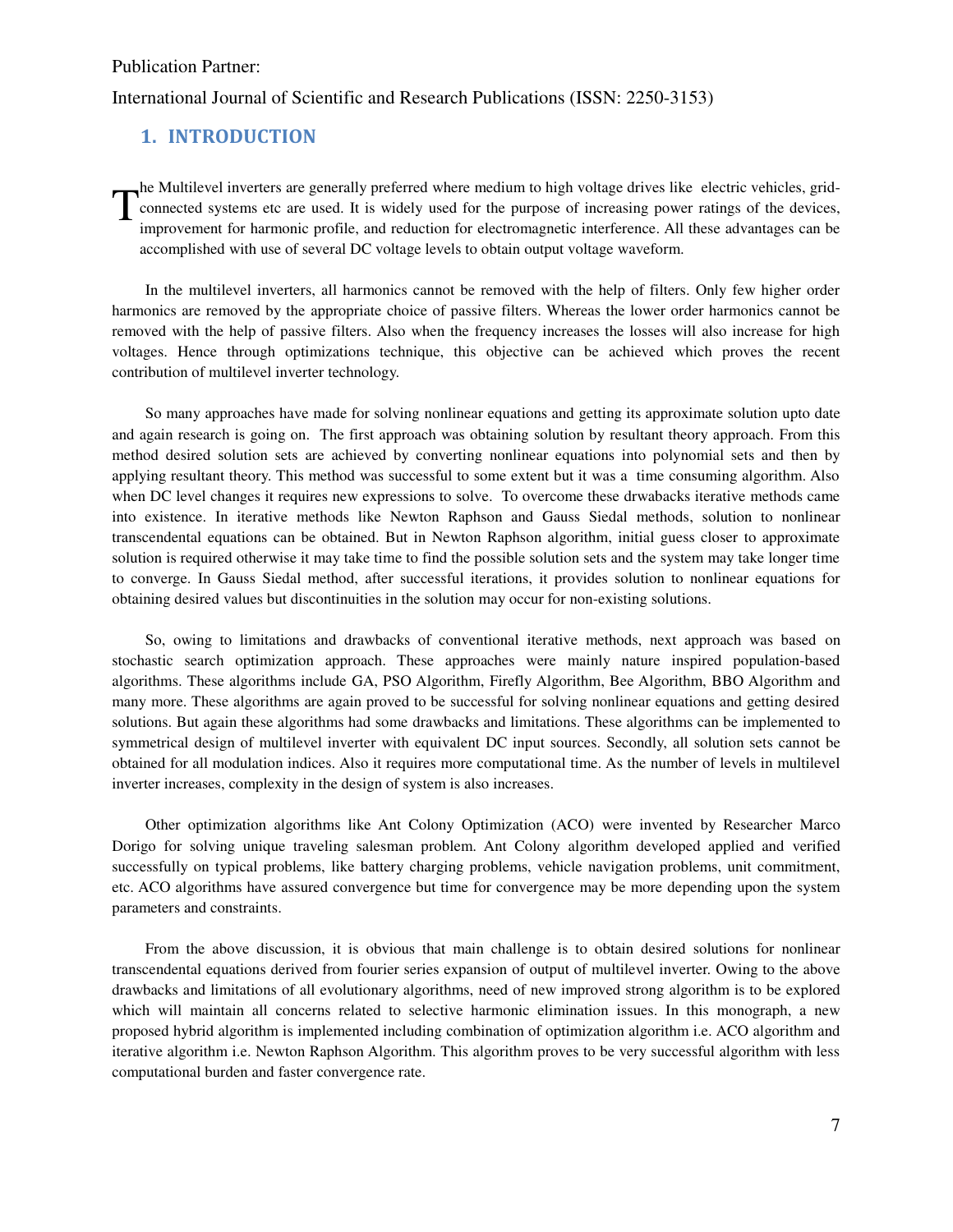Publication Partner: International Journal of Scientific and Research Publications (ISSN: 2250-3153)

#### <span id="page-7-0"></span>**2. MODULATION TECHNIQES**

#### <span id="page-7-1"></span>**2.1 Topologies related to Multilevel Inverter**

Generally multilevel inverters are investigated for the purpose of reduction of size as well as price of filters with less harmonic disturbance. VSC i.e. Voltage Source multilevel inverters are very much popular now a days because of its applications in motor drives, UPS systems and FACTS Devices. In multilevel inverter desired output can be obtained with any level using dissimilar DC inputs. This is the most important characteristics of multilevel inverter. For attaining this, the different topologies of multilevel inverter are neutral-point clamped, flying capacitor, cascaded H-Bridge inverter along with different dc levels and modular structures have been proposed by many researchers till date. Figure 2.1 shows the different topologies of inverter.



Fig. 2.1: Topologies of MLI

#### <span id="page-7-2"></span>**2.2 Modulation Techniques**

In multilevel inverter power devices are mainly used. But the drawback of these power devices is-high switching losses and reduced efficiency and thereby reducing the life of the system. This drawback can be overcome by selecting fundamental switching frequency for switching the inverter. It will ensure the less load current disturbances and improvement in the performance dynamically. Hence anew pulse width modulation technique with high performance is introduced to overcome this issue.

Numerous modulation techniques have been suggested for MLI. These techniques are mainly classified as fundamental switching techniques, mixed switching techniques also high switching frequency switching techniques given in Figure 2.2.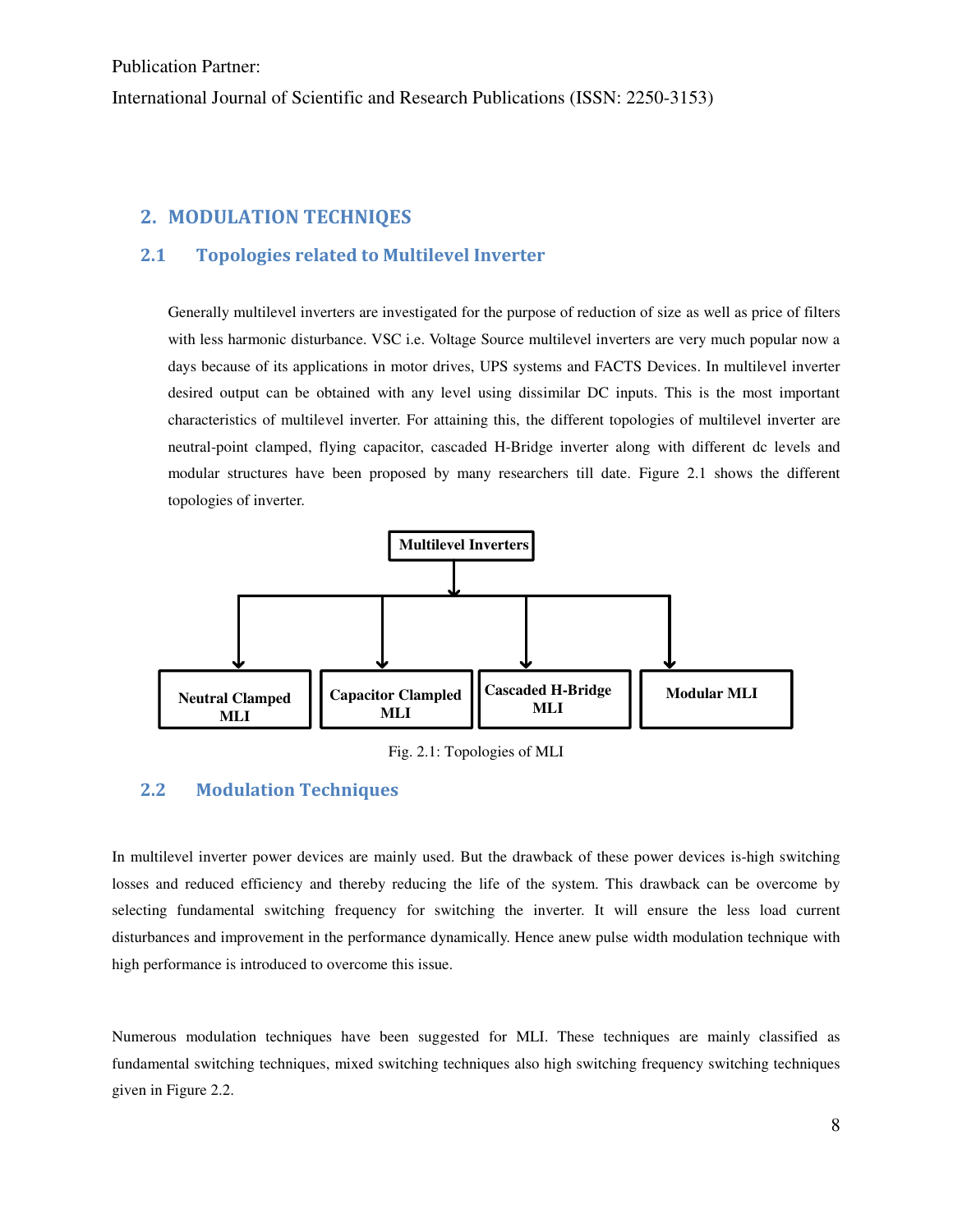

International Journal of Scientific and Research Publications (ISSN: 2250-3153)

Fig. 2.2: Types of Different Modulation Methods

Another switching technique in inverter is high Switching Frequency scheme. In this scheme sinusoidal pulse width modulation (SPWM) technique and space vector (SVPWM) techniques are included. The average load voltage for every switching interval can be generated by SVPWM method which ensures the suitability of this method in high voltage applications. Pulse width modulation (PWM) technique has a feature of generating train of pulses relative to control. They are mostly used in forced commutated inverters serving variable-speed ac motor drive systems. Whereas I case of sinusoidal PWM (SPWM) technique, the generated control signals are sinusoidal, and the average generated output voltage will also vary sinusoidally.

Low switching scheme includes fundamental switching frequency scheme namely selective-harmonic elimination method and space vector control (SVC) method. In SVC method, a voltage vector (Vc) and reference voltage vector (Vref) are approximately equal so that the space error and designing modulation complexity can be reduced to a great extent. Hence the errors will be small as compared with the reference vector. The SVC method is more suitable for large number of voltage level inverters. Selective Harmonic Elimination is implemented with low frequency i.e. fundamental frequency. It will ensure the elimination of harmonics in the system and maintaining the fundamental component at desired level. In SHE technique, DC sources decide the number of levels of multilevel inverter which will again decide the quantity of eliminated harmonics in the system. In SHE technique, calculation of switching period is done through the preprogrammed angle arrangement fetched from the look-up table. Hence this technique is more attractive and popular day by day as it contains fundamental switching frequency with less switching losses.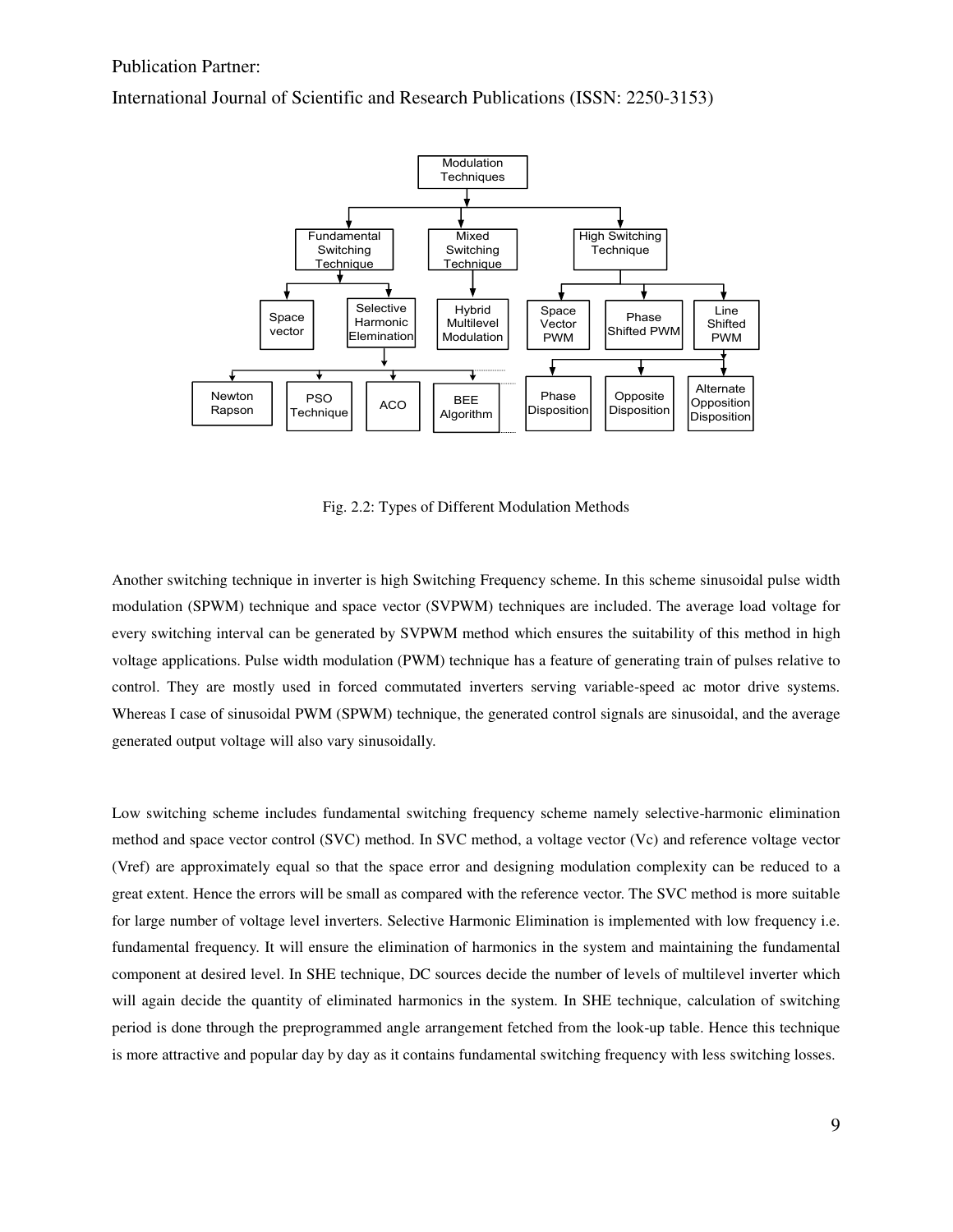#### <span id="page-9-0"></span>**3. SELECTIVE HARMONIC ELIMINATION**

In selective harmonic elimination technique, both fundamental frequency and the switching frequency is equal. When inverter is switched with fundamental frequency, the switching losses are less and the efficiency of the system increases. To achieve this, the most important thing is to select proper optimized switching angles at the time of switching. Consider a case for cascaded H Bridge seven level multilevel inverter as shown in Figure 3.1and whose output voltage is shown in Figure 3.2.



Fig. 3.1: H bridge seven level inverter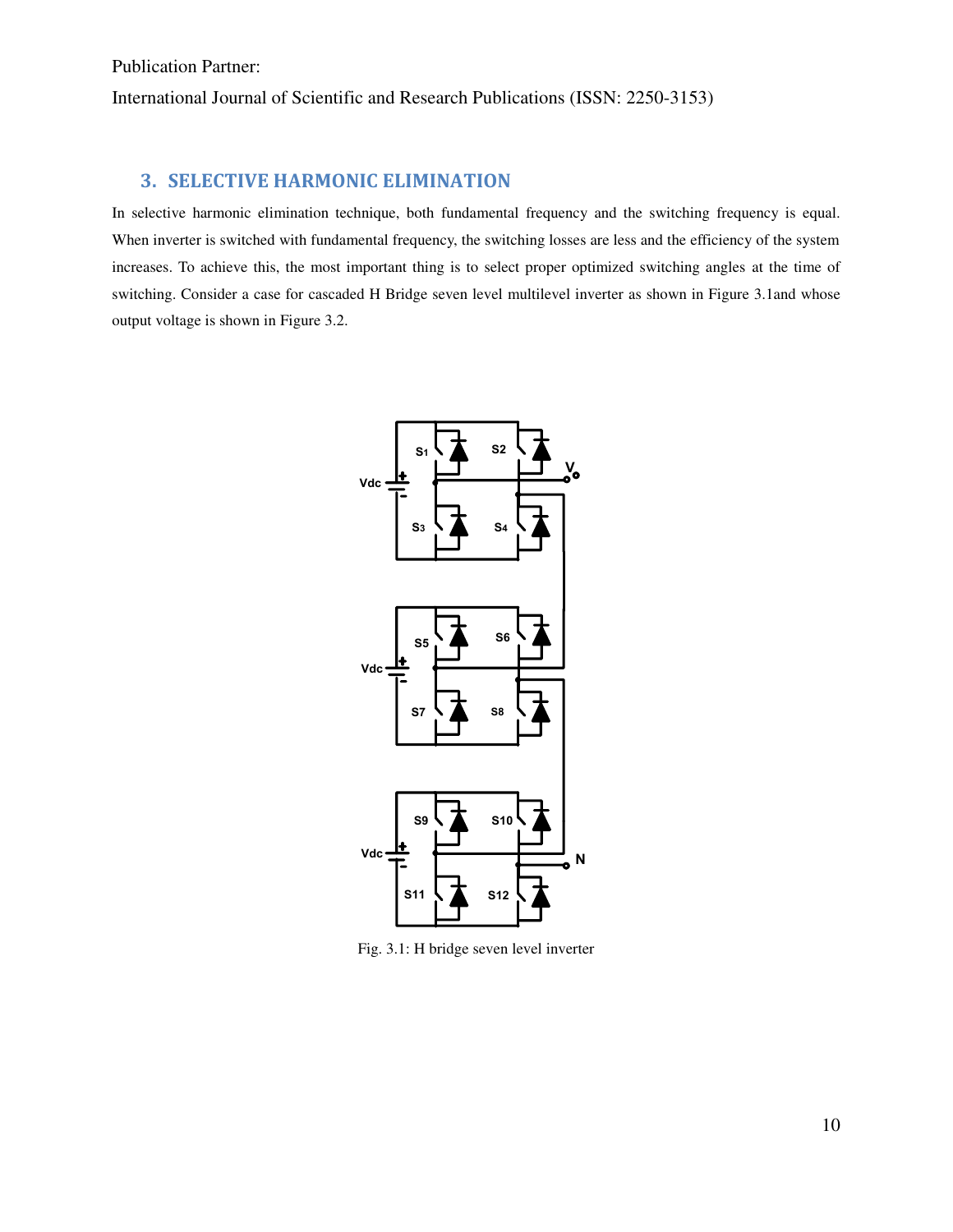International Journal of Scientific and Research Publications (ISSN: 2250-3153)



Fig. 3.2: Output waveform

For single phase seven level inverter, the output voltage expression is

$$
V(wt) = \sum_{n=1}^{\infty} Vn\sin(nwt)
$$

After fourier series, the above equations can be simplified as

$$
V_1 = \frac{4Vdc}{\pi} [\cos(\alpha_1) + \cos(\alpha_2) + \cos(\alpha_3)] = V_1^*
$$
  

$$
V_5 = \frac{4Vdc}{5\pi} [\cos(5\alpha_1) + \cos(5\alpha_2) + \cos(5\alpha_3)] = 0
$$
  

$$
V_7 = \frac{4Vdc}{7\pi} [\cos(7\alpha_1) + \cos(7\alpha_2) + \cos(7\alpha_3)] = 0
$$

These equations are called as nonlinear transcendental equations. From the above equations it is clear that, the first equation defines the fundamental voltage component which is to be maintained at desired level. Whereas, second and third equation defines the fifth and seventh harmonic voltage to be reduced to zero. In these equations, switching angles  $\alpha_1$ ,  $\alpha_2$ ,  $\alpha_3$ decides the harmonics to be eliminated. The ratio of output fundamental voltage to maximum output voltage is the modulation index,  $m_a$  in multilevel inverters. So in terms of modulation index, all the three nonlinear equations are modified as following.

> $\cos (\alpha_1 ) + \cos (\alpha_2 ) + \cos (\alpha_3 ) = 3m_a$  $\cos (5\alpha_1) + \cos (5\alpha_2) + \cos (5\alpha_3) = 0$  $\cos (7\alpha_1) + \cos (7\alpha_2) + \cos (7\alpha_3) = 0$

subject to  $\alpha_1 \leq \alpha_2 \leq \alpha_3 \leq \pi/2$ 

The solution to these nonlinear transcendental equations is determined through optimization methods.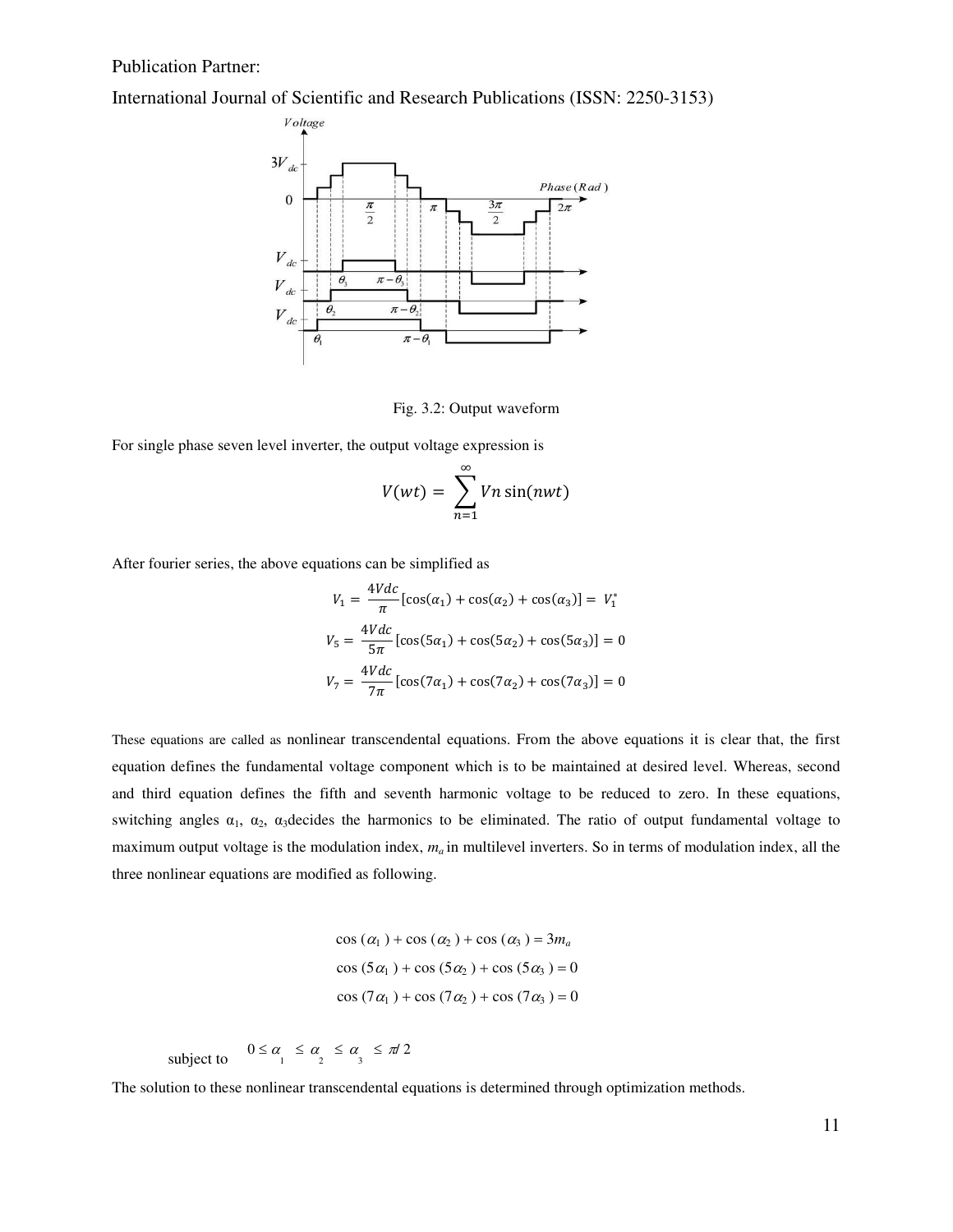International Journal of Scientific and Research Publications (ISSN: 2250-3153)

#### <span id="page-11-0"></span>**3.1. Newton Raphson Algorithm**

Obtaining solutions to nonlinear transcendental equations is very complicated and time consuming. Hence by iterative methods also we can get the solutions but the time of convergence may be more. One of the iterative method is Newton Raphson Algorithm. Only drawback with this method is selection of initial guess which is close to initial guess. It is implemented for obtaining the solutions with the following steps.

- 1. Assume any initial random angle $\alpha_0$
- 2. Fix  $m_a = 0$
- 3.Define objective function  $F(\alpha_0)$ , B  $(m_a)$ , Jacobian J  $(\alpha_0)$ .
- 4. Update angle  $\alpha$  by small incremental change  $\Delta \alpha$

$$
\Delta \alpha = J^{-1}(\alpha_0) [ (B(m_a) - F(\alpha_0)]
$$

- 5. Update angles as  $\alpha(k+1) = \alpha(k) + \Delta \alpha(k)$ .
- 6. Select switching angles in tolerable range.

$$
\alpha_{(k+1)} = \cos^{-1}(abs(\cos(\alpha_{(k+1)})))
$$

- 7. Go to steps (3) to (6) again with fixed iterations.
- 8.Revise modulation index '*ma*'
- 9. Repeat steps (2) to (8)
- 10. End of Algorithm and plot the results.

The switching pattern for single phase H-Bridge cascaded multilevel inverter is shown in Figure 3.3 below. So, the firing angles are computed offline by N-R method which fed to the switching devices.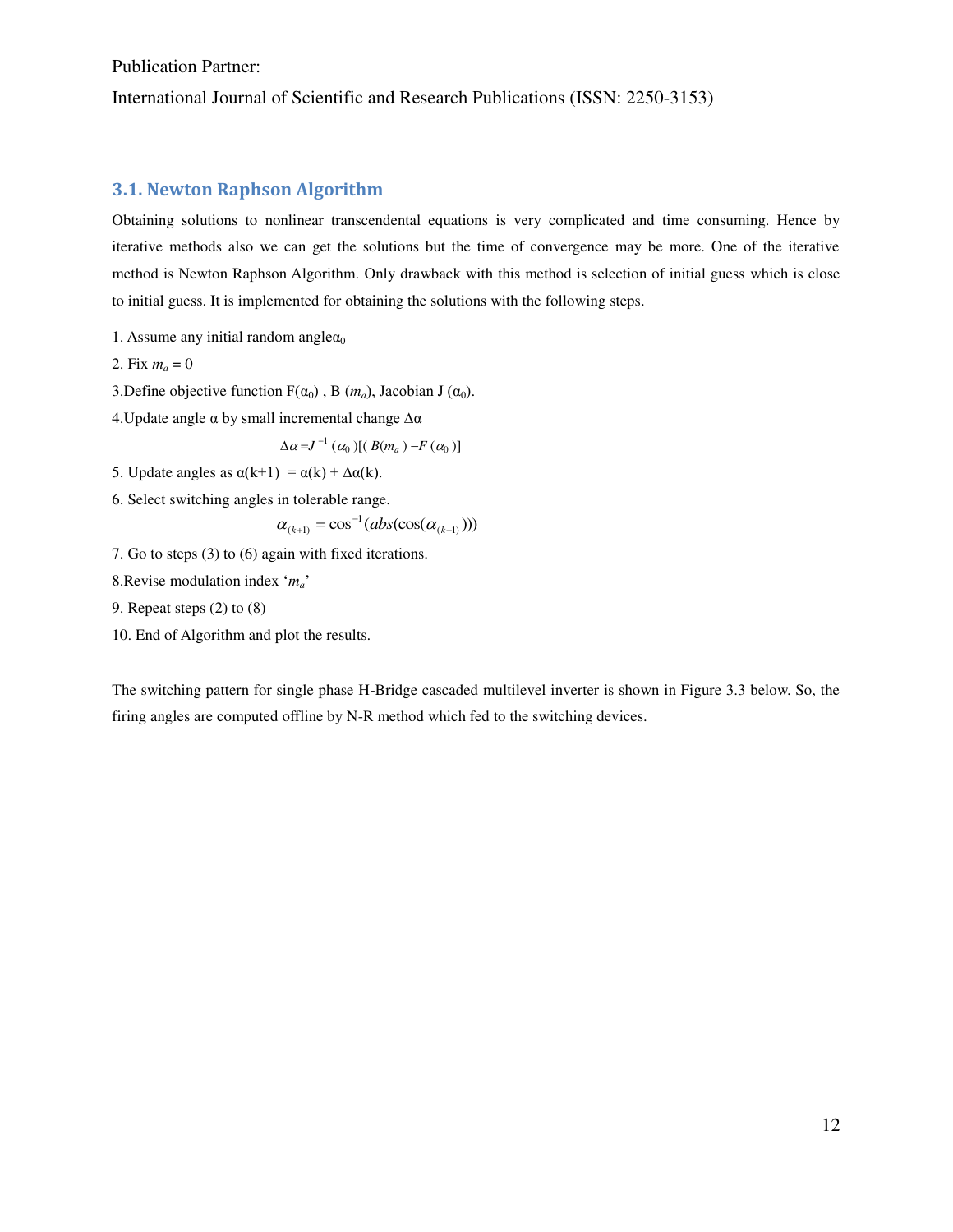International Journal of Scientific and Research Publications (ISSN: 2250-3153)



Fig. 3.3: Switching Model for inverter

After implementing N-R algorithm different three switching angles are obtained in case of single phase seven level inverter. Out of three switching angles, one is referred to fundamental voltage and other two angles are referred for elimination of lower order harmonics i.e. fifth and seventh harmonics in the system. The simulated results obtained for three different switching angles as shown in Figure 3.4 and Figure 3.5.



The simulated results are obtained from MATLAB/Simulink environment for single phase 7-Level cascaded H Bridge inverter. H Bridge subsystem and firing system is shown in Figure 3.6 and Figure 3.7.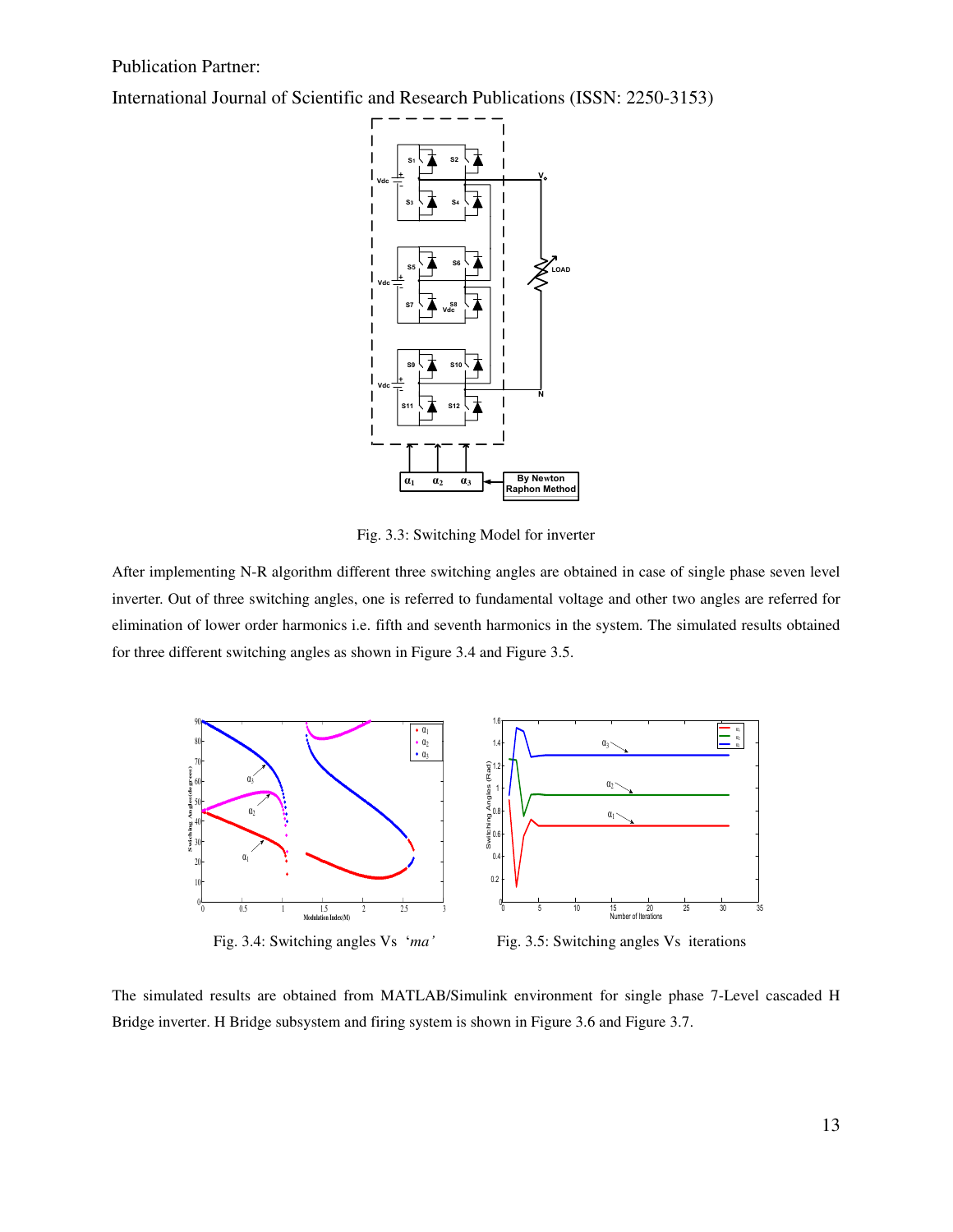International Journal of Scientific and Research Publications (ISSN: 2250-3153)



Fig. 3.6: H- Bridge subsystem

The three different switching angles  $\alpha_1 = 11.50^\circ$ ,  $\alpha_2 = 28.71^\circ$ ,  $\alpha_3 = 57.10^\circ$  are obtained from the iterative N-R algorithm. Switching pulses for respective switches(IGBT) in H-bridge system is given after comparing these constant values of switching angles with sine wave. These pulses are now provided to upper and lower switches of every leg of H bridge inverter without considering the dead band. The switching pulses obtained from simulation are shown in Figure 3.9.



Fig. 3.7: Firing pulses generation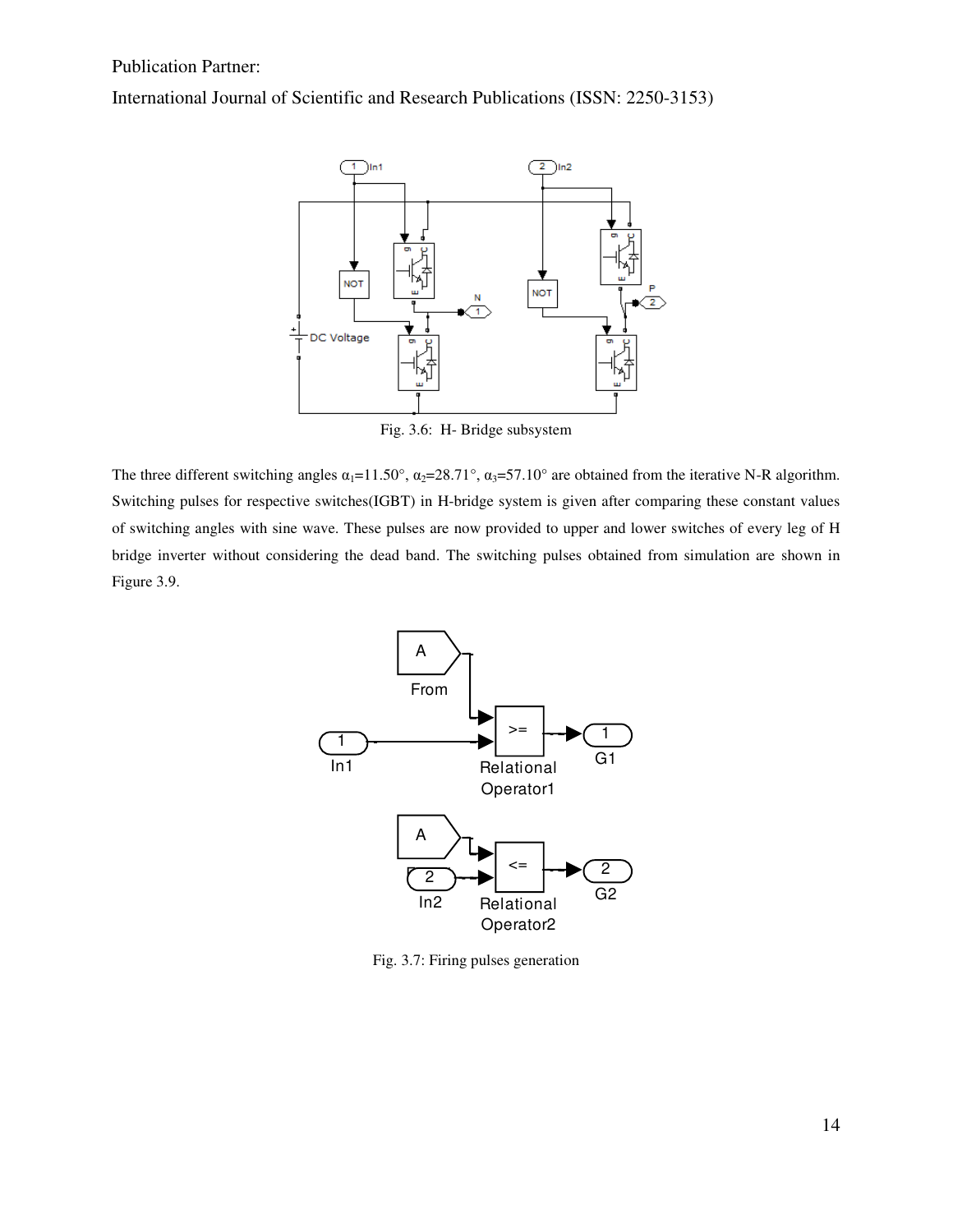International Journal of Scientific and Research Publications (ISSN: 2250-3153)



Fig. 3.8: Simulink Model

In Figure. 3.8, three phase inverter using H-Bridge blocks are shown. All are linked in series to build to form a entire three phase seven level multilevel inverter. The equivalent switching as shown in Figure 3.7 in MATLAB Simulink environment. Subsystem shows the total 3 H-Bridges/phase of seven level inverter. The firing pulses to the respective H-Bridges are supplied through switches  $S_1-S_4$ . After supplying input, a stepped waveform is received at the output side. Here simulation is done for 7-Level inverter. For more levels, more number of H-Bridge blocks can be further added.

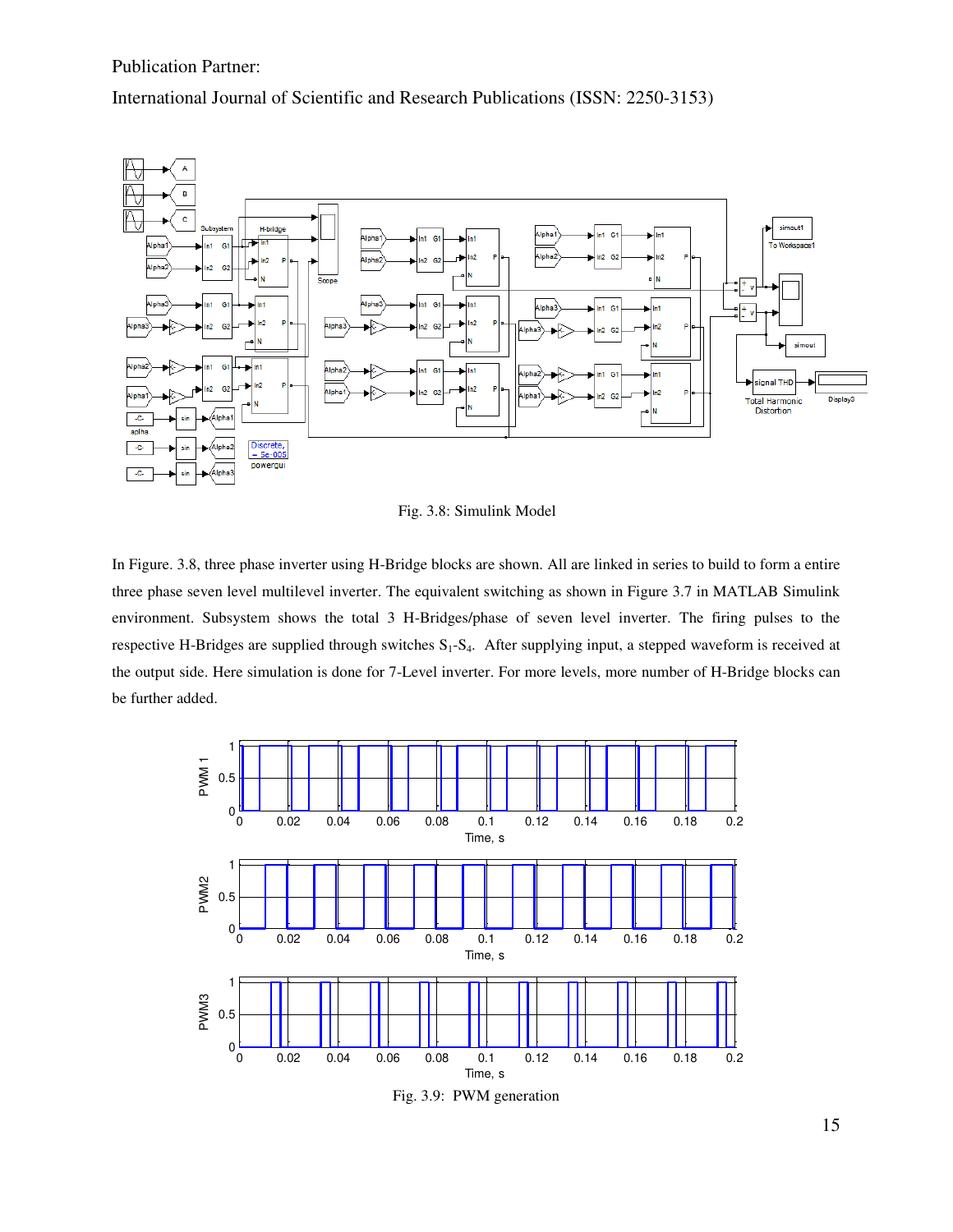#### International Journal of Scientific and Research Publications (ISSN: 2250-3153)

After obtaining switching angles from N-R method, and MATLAB simulation, the phase output voltage and the harmonics and THD plot is shown in Figure 3.10and in Figure 3.11.



From the above simulation results, the phase output voltage is obtained for single phase seven level inverter. For this configuration 3- H bridges are constructed with 12V DC supply. Hence phase output voltage is obtained as 36V. But the FFT analysis shows that all the lower order harmonics are not completely eliminated and also the value for Total Harmonic Distortion (THD) is found to be 4.66%. Hence the main objective of SHE Technique is not completely satisfied with the only one algorithm. Hence there is a need of investigation of advanced algorithm to solve nonlinear transcendental equations including minimization of lower order harmonics along with THD respectively. A hybrid optimization algorithm is proposed in this monograph which is a combination of Newton Raphson algorithm and Ant Colony algorithm. Here output of ACO algorithm is fed as a input to the N-R algorithm and results are computed. Hence the dependency of exact initial guess in N-R algorithm is eliminated in Hybrid Optimization algorithm.

#### <span id="page-15-0"></span>**4. HYBRID OPTIMIZATION ALGORITHM**

In hybrid optimization algorithm, combination of ACO and N-R algorithm is implemented and results are obtained for switching angles. The following steps are to be followed for hybrid optimization algorithm.

- Step 1 : Define Objective Function
- Step 2 : Define constraints
- Step 3 : Find minimum best value
- Step 4 :Initially run ACO algorithm for 4iterations
- Step 5 :Feed output from ACO algorithm as a input for N-R algorithm.
- Step 6 : Run N-R algorithm for convergence.
- Step 7 :Obtain solution for switching angles
- Step 8 :Stop the algorithm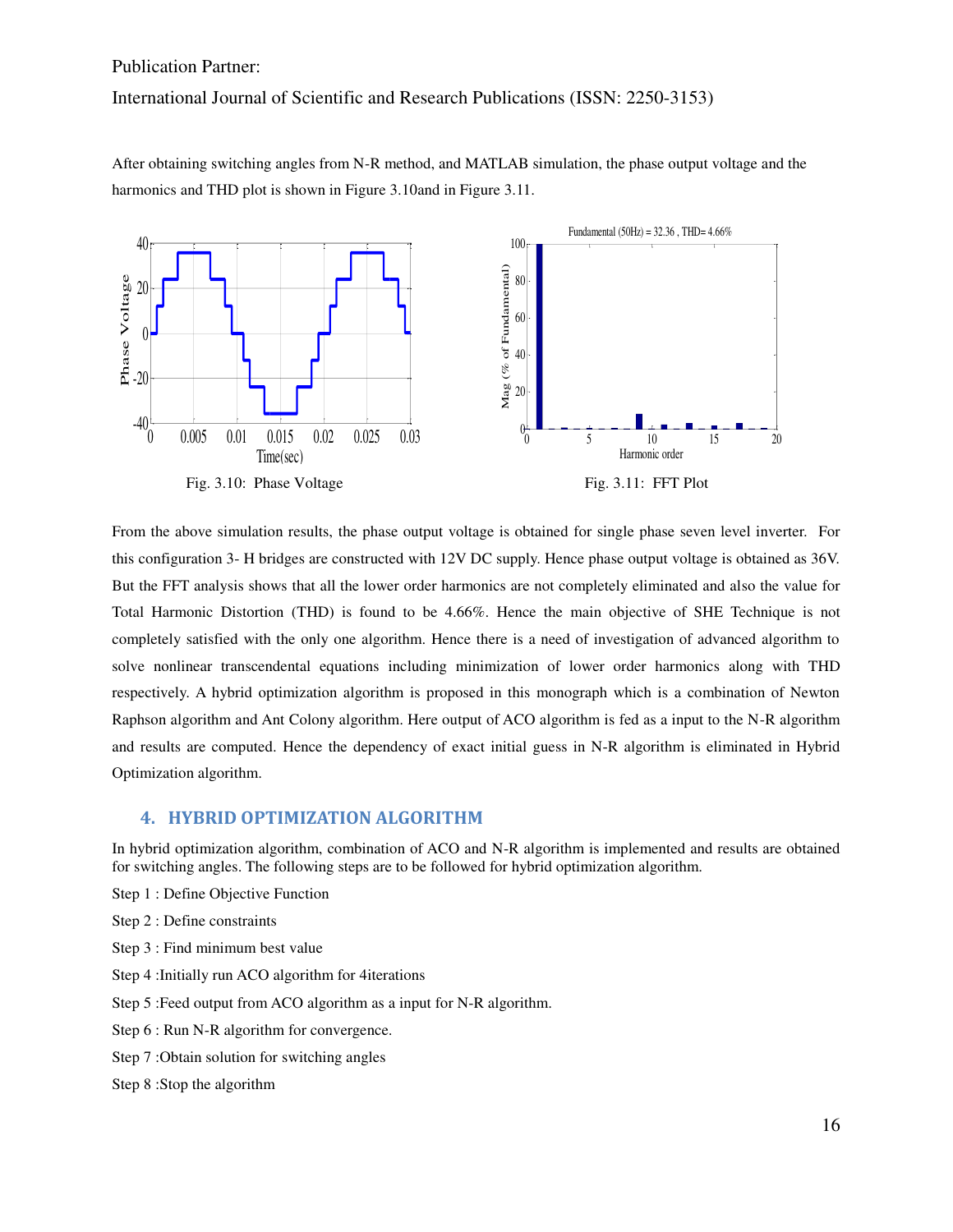International Journal of Scientific and Research Publications (ISSN: 2250-3153)

The following Figure 3.11 shows the flowchart for hybrid algorithm.



Fig. 3.11: Flowchart for hybrid algorithm

From this flowchart it is clear that the Ant Colony Optimization algorithm is first running for few cycles, then the output obtained from ACO algorithm is given as a input to the N-R algorithm. Hence dependency of random initial guess in N-R algorithm is somewhat eliminated with the proposed hybrid algorithm. These nonlinear equations are now resolved by hybrid algorithm. The different switching angles obtained through proposed hybrid algorithm are found to be  $\alpha_1 = 14.26^{\circ}$ ,  $\alpha_2 = 28.34^{\circ}$ ,  $\alpha_3 = 41.15^{\circ}$ . These angles are obtained for modulation index '*ma*<sup>2</sup> = 0.8. The solution set obtained after implementing hybrid algorithm provides the optimized values for switching angles. The different solution sets are obtained after implementing the algorithm as shown in Table 1. Only one solution set is to be selected at a time for simulation purpose which will solve the objective of retaining fundamental component at the desired level and reducing the lower order harmonics and THD simultaneously. Also by using these switching angles the lower order harmonics particularly odd harmonics i.e. fifth and seventh harmonics are comparatively very very less and can be eliminated easily. Also the Total Harmonic Distortion (THD) ratio is reduced greatly.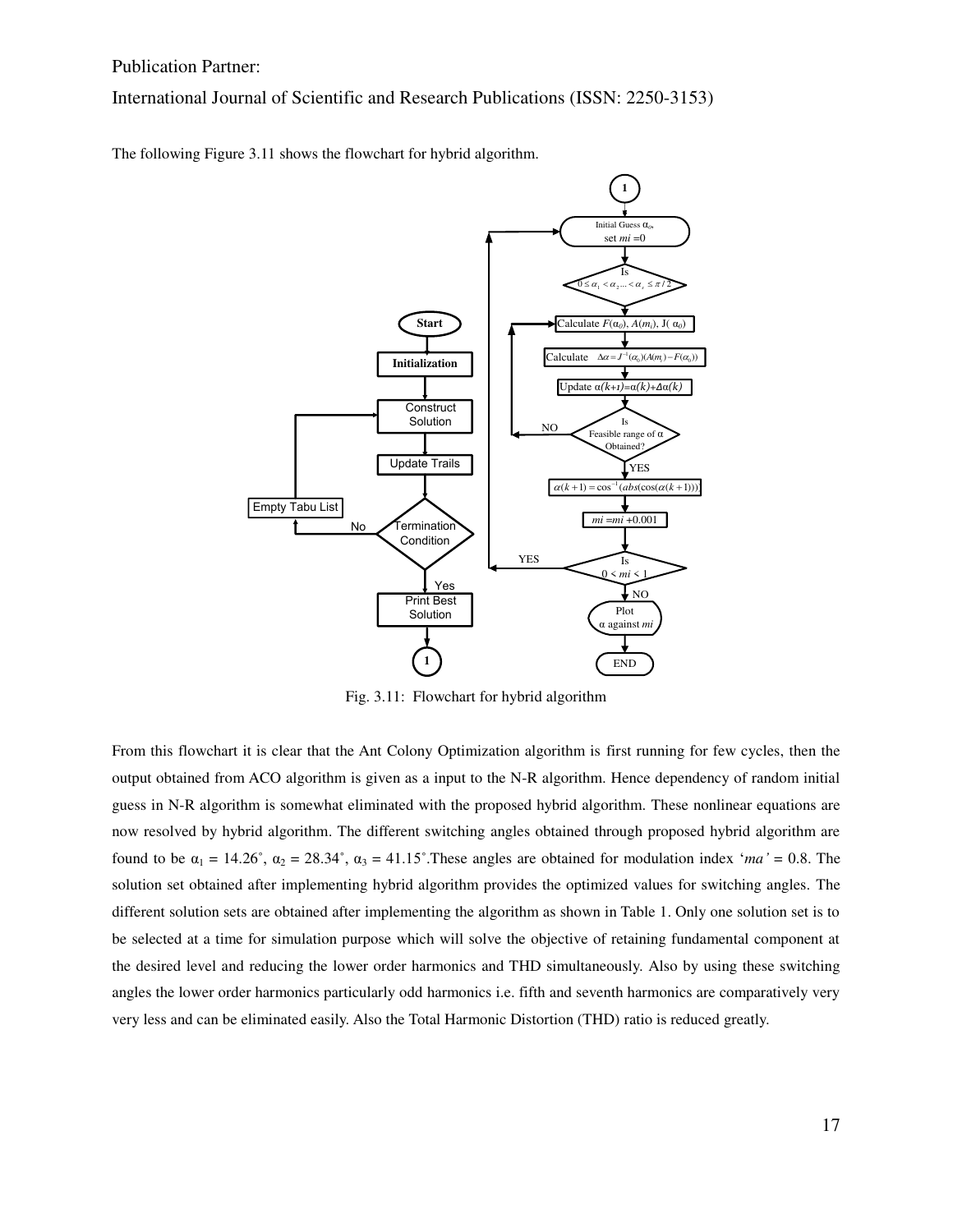| $M.I., m_a$ | $\alpha_1$      | $\mathbf{a}_2$     | $\alpha_3$         |
|-------------|-----------------|--------------------|--------------------|
| 0.61        | $5.71^\circ$    | $15.55^{\circ}$    | $21.61^{\circ}$    |
| 0.71        | $24.20^{\circ}$ | $23.56^{\circ}$    | $47.42^{\circ}$    |
| 0.75        | $18.49^{\circ}$ | $22.52^{\circ}$    | 58.60 <sup>°</sup> |
| 0.8         | $14.26^{\circ}$ | $28.34^{\circ}$    | $41.15^\circ$      |
| 0.81        | $19.12^{\circ}$ | 13.82 <sup>°</sup> | $41.15^{\circ}$    |
| 0.91        | $25.55^{\circ}$ | $27.70^{\circ}$    | $67.18^{\circ}$    |
| 0.95        | $23.03^{\circ}$ | $37.34^{\circ}$    | $59.28^{\circ}$    |
| 1.10        | $21.00^{\circ}$ | $39.34^{\circ}$    | $54.09^{\circ}$    |
| 1.5         | 28.89°          | $51.56^{\circ}$    | $60.60^{\circ}$    |

**Table 1: Switching angles with** *m<sup>a</sup>*

These obtained switching angles are plotted with respect to modulation index *'ma' a*nd as shown in Figure 3.12. Also the objective function is computed as minimum and shown in Figure 3.13. The phase output voltage of single phase seven level inverter is shown in Figure 3.14 and the harmonic profile of the system is shown in Figure 3.15.





Fig. 3.12: Variation of Switching Angles Fig. 3.13: Variation of Objective Function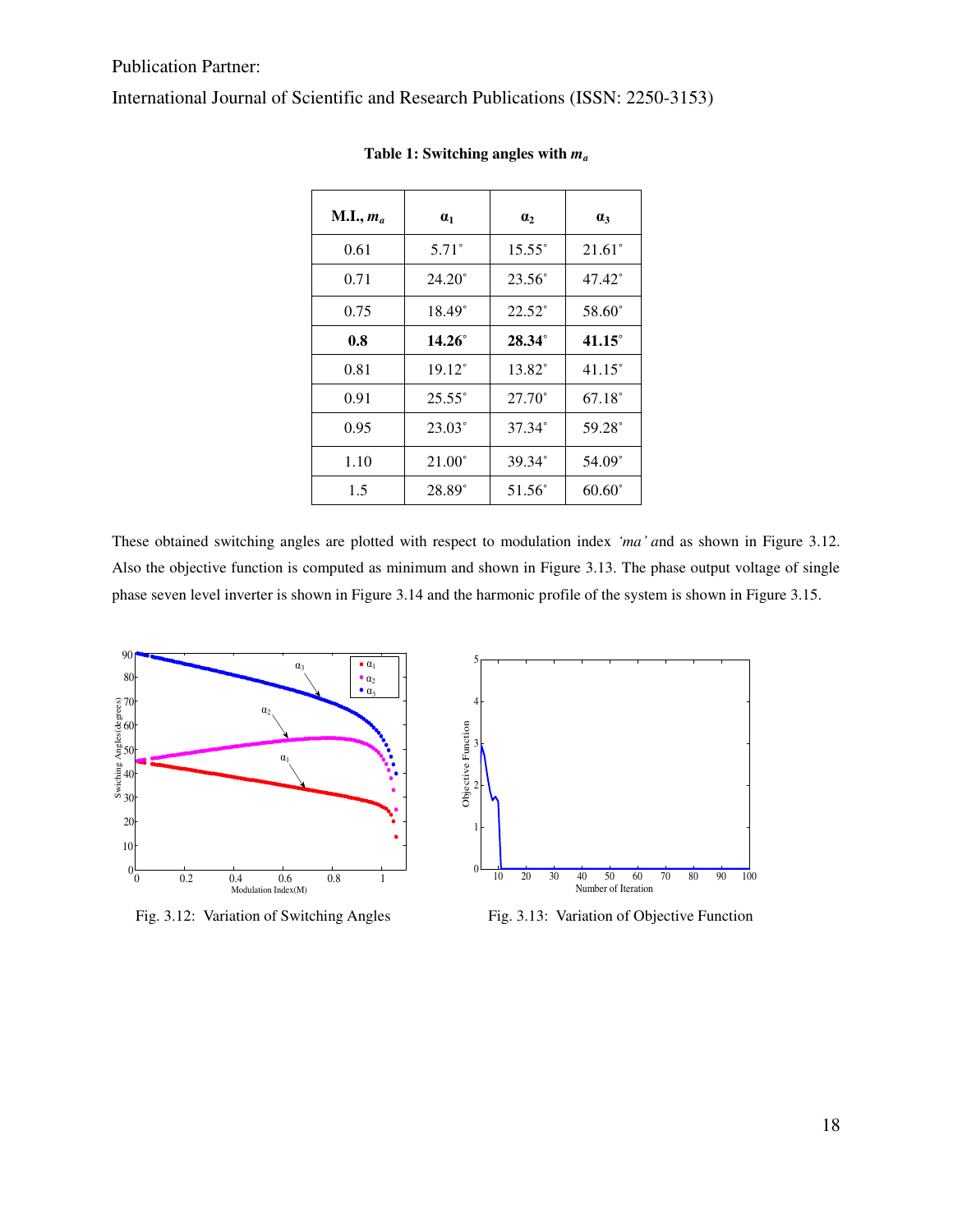International Journal of Scientific and Research Publications (ISSN: 2250-3153)



From the all above results, it is clear that the proposed hybrid algorithm is proved to be the effective algorithm for eliminating lower order harmonics and maintaining the fundamental component at the desired level. The results show the output voltage of single phase 7-level inverter is containing negligible harmonics with the desired output phase voltage. Also FFT analysis shows the fifth harmonic is found to be very less as  $h<sub>5</sub> = 0.02%$  and seventh harmonic is found to be  $h_7 = 0.01\%$ . Also from the harmonic spectra the Total harmonic distortion (THD) is obtained as very less i.e. THD = 2.66% as compared to other iterative method. Also the harmonics are in accordance with IEEE 519 standard i.e. they are within tolerable range.

#### <span id="page-18-0"></span>**5. CONCLUSION**

Multilevel inverters are proved to be the most significant device in medium power and high power applications. As far as renewable energy sources are concerned, DC to AC conversion is necessary. So multilevel inverters are generally satisfying this requirement which ensures the high efficiency. For obtaining sinusoidal output waveform, modulation techniques are implemented. But all modulation techniques cannot solve the issue of selective harmonic elimination. The high frequency modulation techniques which include generally sinusoidal pulse width modulation (SPWM) technique cannot improve the harmonic profile and gives the more switching losses. Many conventional algorithms cannot find all the solutions to SHE equations. Hence Solution to SHE equations are given by Hybrid algorithm which is investigated in this monograph.

Hybrid Algorithm is applied for obtaining optimized values of switching angles required for switching the power devices of single phase seven level multilevel inverter. Simulation of this cascaded H- Bridge inverter is done in MATLAB/ Simulink environment. This simulation is presented as a systematic approach for single phase seven level multilevel inverter. All the switching angles are computed for modulation index 0.8 and desired values are obtained. Owing to this proposed algorithm, all the lower order harmonics are eliminated easily and the desired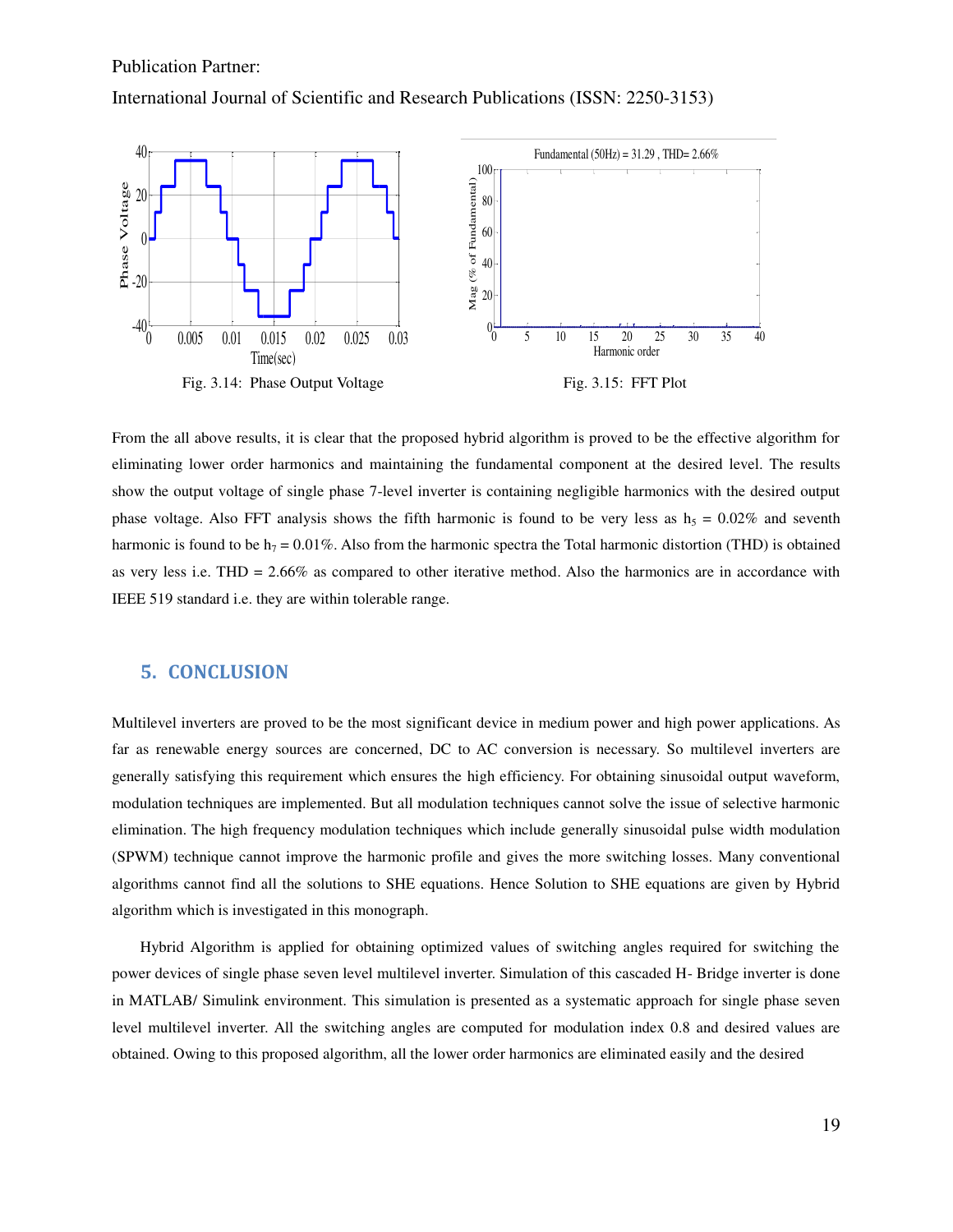International Journal of Scientific and Research Publications (ISSN: 2250-3153)

fundamental voltage is obtained its value. All the simulated results show the effectiveness of hybrid algorithm. Convergence and finding solutions is very rapid in case of hybrid algorithm.

#### <span id="page-19-0"></span>**6. FUTURE SCOPE**

In this monograph, analysis of single phase multilevel inverter is carried out with equal DC sources. Further extension of this work can be extended with asymmetrical configuration. Also this work is further extended to three phase multilevel inverter with separate input i.e. separate DC sources and solution to SHE equations can be found out by hybrid algorithm. Here only fifth and seventh harmonics are considered along with THD for elimination. Further study can be extended to eliminate different order harmonics with different modulation indices.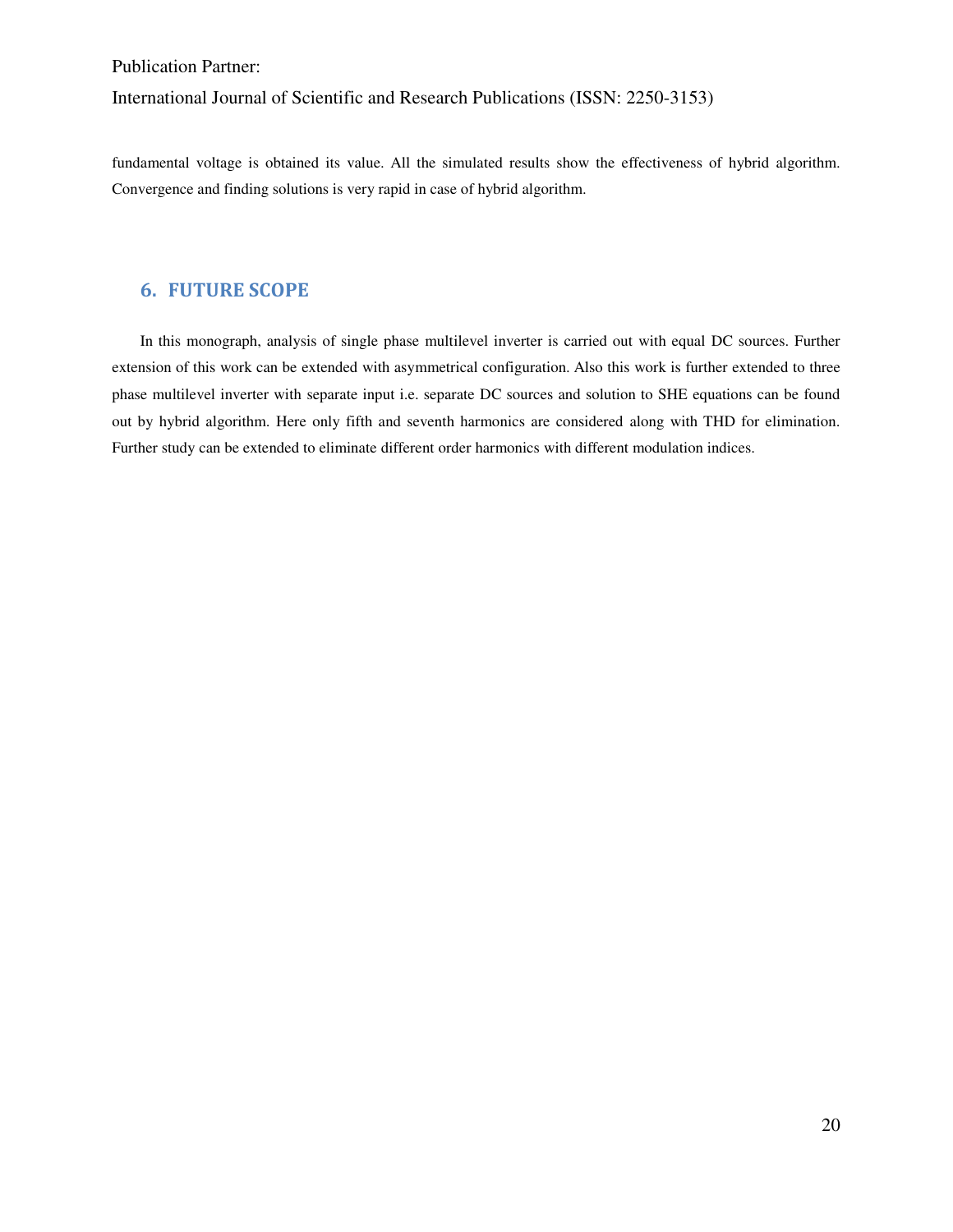#### <span id="page-20-0"></span>**7. REFERNCES**

- [1] R. Jose, J. S. Lai, and F. Z. Peng, "Multilevel inverters: a survey of topologies, controls, and applications," IEEE Trans. on Ind. Electron., vol. 49, no. 4, pp. 724-738, 2002.
- [2] J. S. Lai, and F. Z. Peng, "Multilevel converters-a new breed of power converters," IEEE Trans. on Ind. Appl., vol. 32, no. 3, pp. 509-517, 1996.
- [3] F. Z. Peng, J. S. Lai, J. McKeever, and J. VanCoevering, "A multilevel voltage-source converter system with balanced DC voltages," In Power Electron. Specialists Conf., PESC'95 Record., 26th Annual IEEE, vol. 2, pp. 1144-1150, 1995.
- [4] C. Newton, and M. medium/high-voltage pp. 21-26, 1998."Multi-level convertors a real solution to drives?," Power Engineering Journal, vol. 12, no. 1,
- [5] L. M. Tolbert, F. Z. Peng, and T. G. Habetler, "Multilevel inverters for electric vehicle applications," In Power Electron. in Transportation, pp. 79-84, 1998.
- [6] J. Rodriguez, S. Bernet, P. K. Steimer, and I. E. Lizama, "A survey on neutral-point-clamped inverters," IEEE Trans. on Ind. Electron., vol. 57, no. 7, pp. 2219-2230, 2010.
- [7] X. Yuan, and Ivo Barbi, "Fundamentals of a new diode clamping multilevel inverter," IEEE Trans. on power Electron., vol. 15, no. 4, pp. 711-718, 2007.
- [8] A. Nabae, I. Takahashi, and H. Akagi, "A new neutral-point-clamped PWM inverter," IEEE Trans. on Ind. Appl., vol. 5, pp. 518-523, 1981.
- [9] J. Pou, R. Pindado, and D. Boroyevich, "Voltage-balance limits in four-level diode-clamped converters with passive front ends," IEEE Trans. on Ind. Electron., vol. 52, no. 1, pp. 190-196, 2005.
- [10]K. A. Corzine, and X. Kou, "Capacitor voltage balancing in full binary combination schema flying capacitor multilevel inverters," IEEE Power Electron, Letters 1, no. 1, pp. 2-5, 2003.
- [11]M. F. Escalante, J. C. Vannier, and A. Arzande, "Flying capacitor multilevel inverters and DTC motor drive applications," IEEE Trans. on Ind. Electron., vol. 4, no. 4, pp. 809-815, 2002.
- [12]K. Corzine, and Y. Familiant, "A new cascaded multilevel H-bridge drive," IEEE Trans. on power Electron., vol. 17, no. 1, pp. 125-131, 2002.
- [13]Y. S. Lai, and F. S. Shyu, "New topology for hybrid multilevel inverter," in Proc. Power Electron. Machines and Drives, pp. 211–216, 2002.
- [14]C. K. Lee, S. R. Hui, and H. S. Chung, "A 31-level cascade inverter for power applications," IEEE Trans. on Ind. Electron., vol. 49, no. 3, pp. 613-617, 2002.
- [15]H. Akagi, "Classification, terminology & application of the modular multilevel cascaded Converter (MMMC)," Proc. of international on power Electron. Conf., pp. 508-515, Aug. 2010.
- [16]C. A. Silva, L. A. Cordova, P. Lezana, and L. Empringham, "Implementation and control of a hybrid multilevel converter with floating dc links for current waveform improvement," IEEE Trans. on Ind. Electron., vol. 58, no. 6, pp. 2304-2312, 2011.
- [17]A. Nami, F. Zare, A. Ghosh, and F. Blaabjerg, "A hybrid cascade converter topology with series-connected symmetrical and asymmetrical diode-clamped H-bridge cells," IEEE Trans. on Power Electron., vol. 26, no. 1, pp. 51-65, 2011.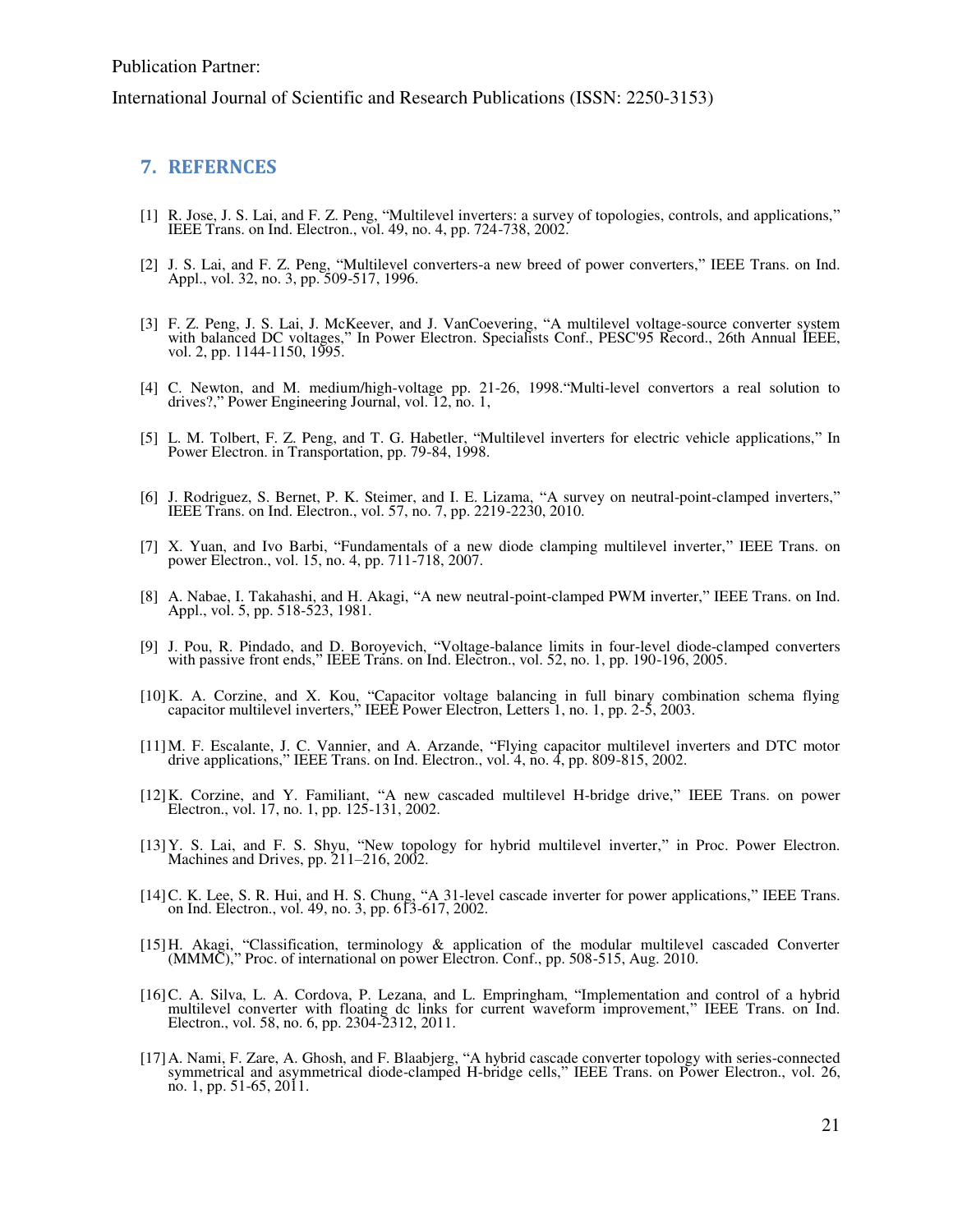- [18]P. Roshankumar, P. P. Rajeevan, K. Mathew, K. Gopakumar, J. I. Leon, andL. G. Franquelo, "A fivelevel inverter topology with single-DC supply bycascading a flying capacitor inverter and an H-bridge," IEEE Trans. on Power Electron., vol. 27, no. 8, pp. 3505-3512, 2012.
- [19]S. Mamilla, S. K. Anisetty, and M. R. Pallavi, "A new cascaded H-bridge multilevel inverter with reduced switch count," International Conf. on Smart Technologies For Smart Nation (SmartTechCon), pp. 17-22, Aug. 2017.
- [20]R. Castillo, B. Diong, and P. Biggers, "Single-Phase Hybrid Cascaded H-Bridge and Diode-Clamped Multilevel Inverter with Capacitor Voltage Balancing," IET Power Electron, 2017.
- [21]N. Mohan and T. M. Undeland, Power Electronics: converters, applications, and design. John Wiley & Sons, 2007.
- [22]M. H. Rashid, Power Electronics: circuits, devices, and applications, Pearson Education India 2009.
- [23]D. Shingare, Industrial and Power Electronics: with 3-phase Uncontrolled and Controlled Rectifiers in Multicolour, Electrotech Publication, 2012.
- [24]G. Carrara, S. Gardella, M. Marchesoni, R. Salutari, and G. Sciutto, "A new multilevel PWM method: A theoretical analysis," IEEE Trans. on power Electron., vol. 7, no. 3, pp.497-505, July.1992.
- [25]B. P. McGrath, and D. G. Holmes, "Multicarrier PWM strategies for multilevel inverters," IEEE Trans. on Ind. Electron., vol. 49, no. 4, pp.858-867, 2002.
- [26]Y. Sahali, and M. K. Fellah, "Regular paper comparison between optimal minimization of total harmonic distortion and harmonic elimination with voltage," Journal Electrical Systems, vol. 1, no. 3, pp.32-46, 2005.
- [27]J. R. Wells, X. Geng, P. L. Chapman, P. T. Krein, and B. M. Nee, "Modulation-based harmonic elimination," IEEE Trans. on Power Electron., vol. 22, no. 1, pp. 336-340, 2007.
- [28] X. Xu, Y. Zou, K. Ding, and F. Liu, "A STATCOM based on cascade multilevel inverter with phase-shift SPWM," Int. Conf. on Power System Technology, PowerCon-2004, vol. 1, pp. 145-149, Nov. 2004.
- [29]G. S. Konstantinou, and V. G. Agelidis, "Performance evaluation of half-bridge cascaded multilevel converters operated with multicarrier sinusoidal PWM techniques," In Ind. Electron. and Applications, 2009. ICIEA 2009. 4th IEEE Conf., pp. 3399-3404, May.2009.
- [30]I. Colak, E. Kabalci, R. Bayindir, and S. Sagiroglu, "The design and analysis of a 5-level cascaded voltage source inverter with low THD," POWERENG'09, Int. Conf. on Power Engineering, Energy and Electrical Drives, pp. 575-580, Mar. 2009.
- [31]I. Colak, R. Bayindir, and E. Kabalci, "Design and analysis of a 7-level cascaded multilevel inverter with dual SDCSs," Int. Symposium on Power Electron. Electrical Drives Automation and Motion (SPEEDAM), 2010, pp. 180-185, June. 2010.
- [32]W. Fei, X. Du, and B. Wu, "A generalized half-wave symmetry SHE-PWM formulation for multilevel voltage inverters," IEEE Trans. on Ind. Electron., vol. 57, no. 9, pp. 3030-3038, 2010.
- [33]J. Wang, and D. Ahmadi, "A precise and practical harmonic elimination method for multilevel inverters," IEEE Trans. on Ind. Applications, vol. 46, no. 2, pp.857-865, 2010.
- [34]A. L. Batschauer, S. A. Mussa, and M. L. Heldwein, "Three-phase hybrid multilevel inverter based on halfbridge modules," IEEE Trans. on Ind. Electron., vol. 59, no. 2, pp.668-678, 2012.